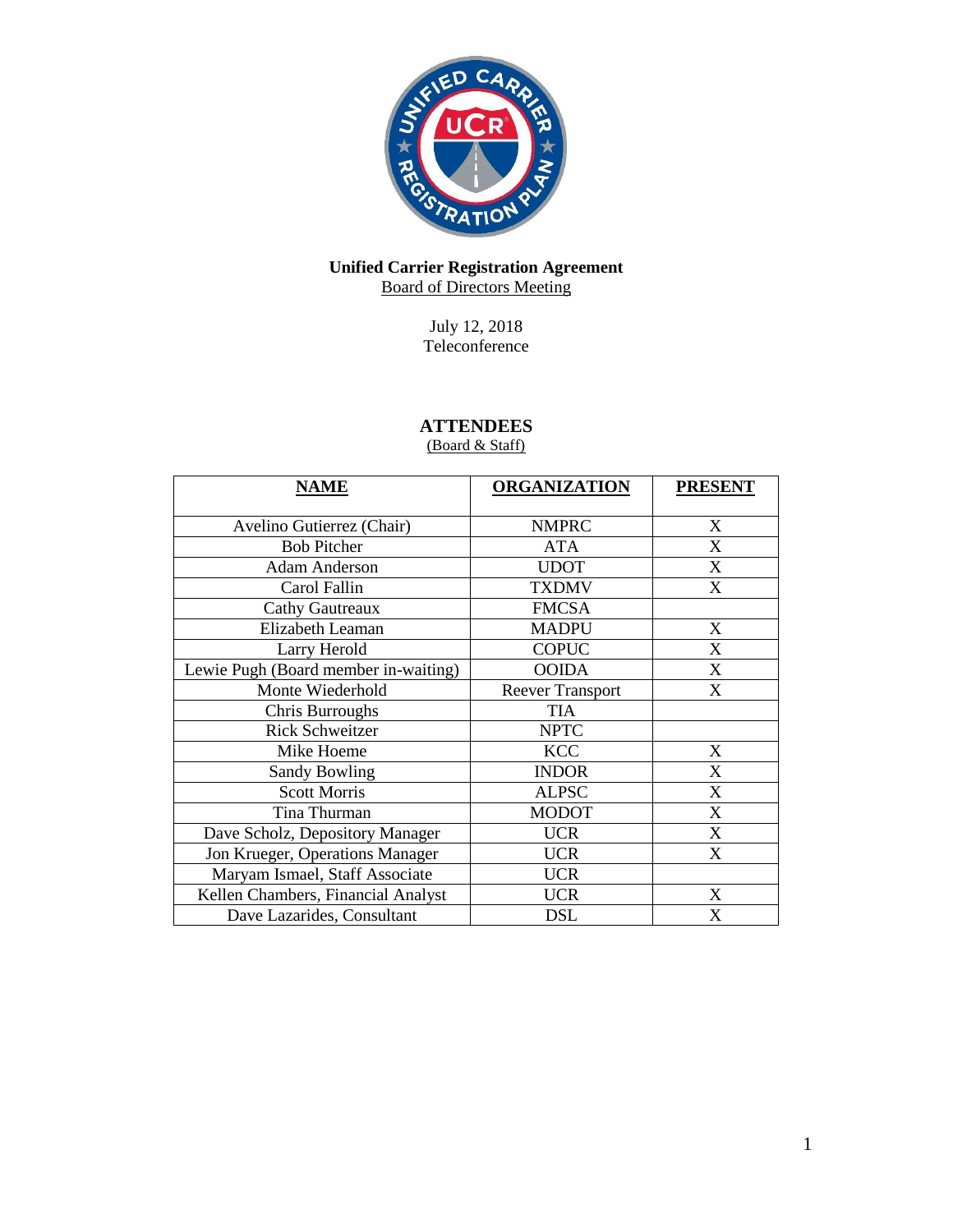# **MINUTES**

# **Welcome, Call to Order & Introductions**

Chair Avelino Gutierrez called the meeting to order at noon EDT and welcomed attendees. A roll call of the Board was conducted and a quorum confirmed. Non-Board members on the call introduced themselves.

#### **Verification of Meeting Notice**

Mr. Gutierrez reported that the Board meeting was noticed in the Federal Register on July 2.

#### **Review & Approval of Agenda & Setting of Ground Rules**

A MOTION was MADE and SECONDED to accept the agenda as presented. THE MOTION CARRIED.

# **Approval of Minutes of the June 6, 2018 UCR Board Meeting**

A MOTION was MADE and SECONDED to accept the minutes of the June 6, 2018 UCR Board meeting as presented. THE MOTION CARRIED.

# **Critical Issues**

 **New national registration system (UCR 2.0)** Board member Scott Morris reported plans are on track for the launch of the new UCR National Registration System (NRS) by October 1.

Depository Manager Dave Scholz, with assistance from Mr. Morris, presented a proposed refund procedure for UCR to be incorporated into the setup for the NRS.

Following discussion, Mr. Gutierrez instructed Board members to share any feedback they may have about the proposed procedure with Mr. Morris and Mr. Scholz by the end of the week. The Board agreed that the procedure will be considered for a vote of approval on the August 23 Board call.

Mr. Morris reported that he plans to share the draft procedure with the system developer (Seikosoft) the week of July 16.

Mr. Scholz reported that it is the Administrator (Kellen)'s recommendation that UCR fees be deposited directly from the NRS portal to a UCR bank account and that he is discussing with the work group responsible for overseeing the NRS development.

Following discussion, the Board instructed the Administrator to draft and send a notice to the seven participating states operating an independent registration system with instructions and deadlines for integrating with the new NRS.

Other updates included the upcoming visit to Indiana Department of Revenue for a review of customer service needs, the user-testing session in Salt Lake City on August 22 and the establishment of the new [www.ucr.gov](http://www.ucr.gov/) domain.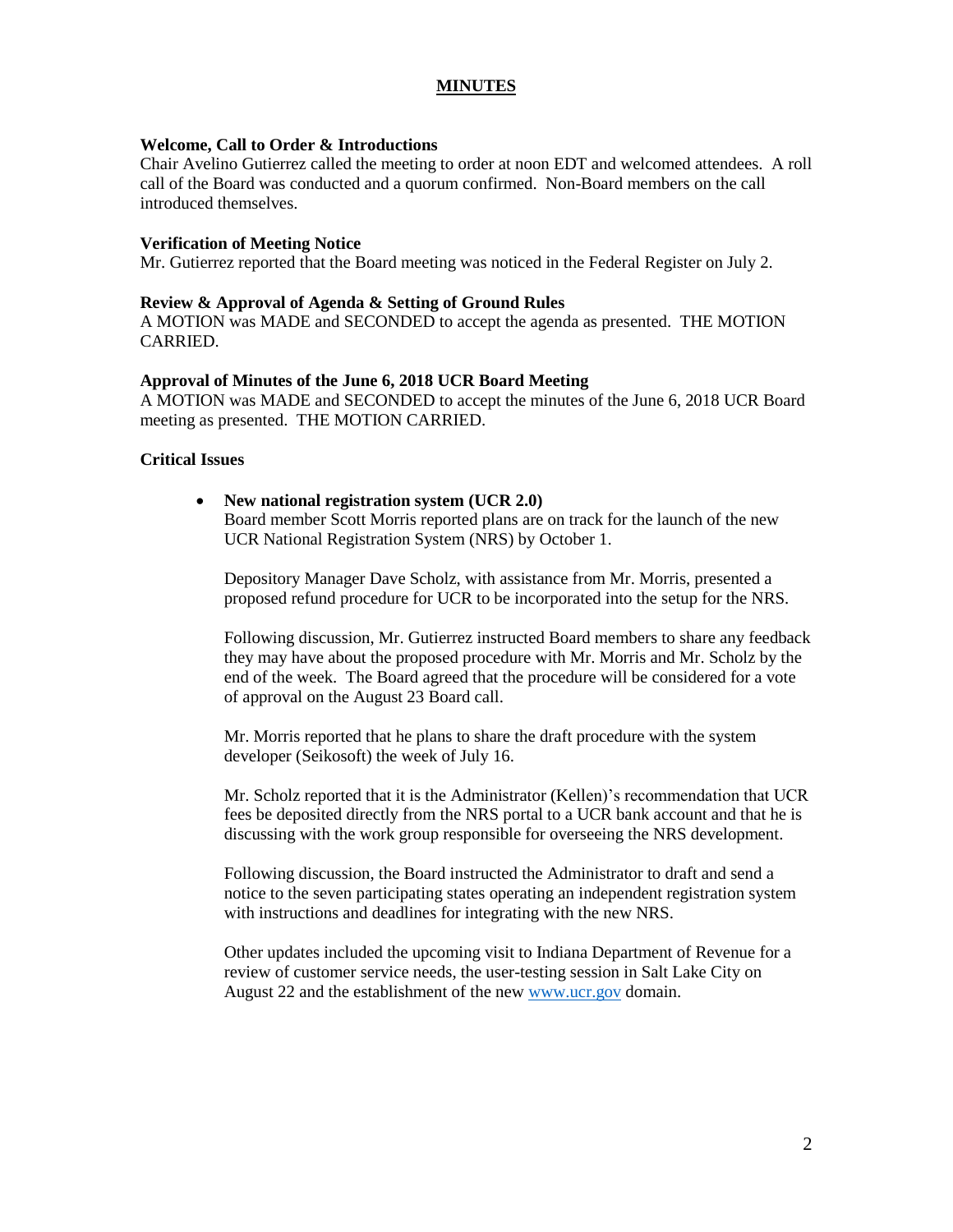# **Update on Status of UCR Board Regulatory Procedures**

Mr. Gutierrez requested that this issue be tabled until the August 23 Board meeting. A MOTION was MADE and SECONDED to table. THE MOTION CARRIED.

# **Review of Kellen management report**

Mr. Scholz and Operations Manager Jon Krueger reviewed the monthly management report and answered questions. During his report, Mr. Scholz reviewed a proposal for all Audit Subcommittee activity in 2019.

# **Updates Concerning UCR Legislation**

No update.

# **FMCSA Update**

On behalf of Cathy Gautreaux, Ken Riddle reported that the Office of Management & Budget has deemed UCR's request for revised fee levels for the 2019 registration period to be "not significant."

Mr. Riddle also reported that the FMCSA approval process for the state and industry Board appointments is underway.

# **Report of DSL Transportation Services, Inc.**

Dave Lazarides reported on FARs collections year to date and answered questions.

# **Report of Indiana Department of Revenue**

Sandy Bowling provided an update on recent activities, related to UCR, at the Indiana Department of Revenue and answered questions.

#### **Subcommittee Reports**

**Audit Subcommittee**

Chair Mike Hoeme, with assistance from Mr. Krueger, reported on registration figures for the upcoming state auditor training in Chicago, July 31-Aug. 1. He also reported that the 2019 audit matrix proposal, previously presented by Mr. Scholz, will be on the agenda for a possible vote of approval at the August 23 Board meeting.

- **Finance Subcommittee**  Chair Elizabeth Leaman reported that the subcommittee will meet in Hyannis, Massachusetts, Nov. 1-2.
- **Registration System Subcommittee** No additional reports.
- **Procedures Subcommittee**  No report.
- **Dispute Resolution Subcommittee** No report.
- **Industry Advisory Subcommittee**  No report.